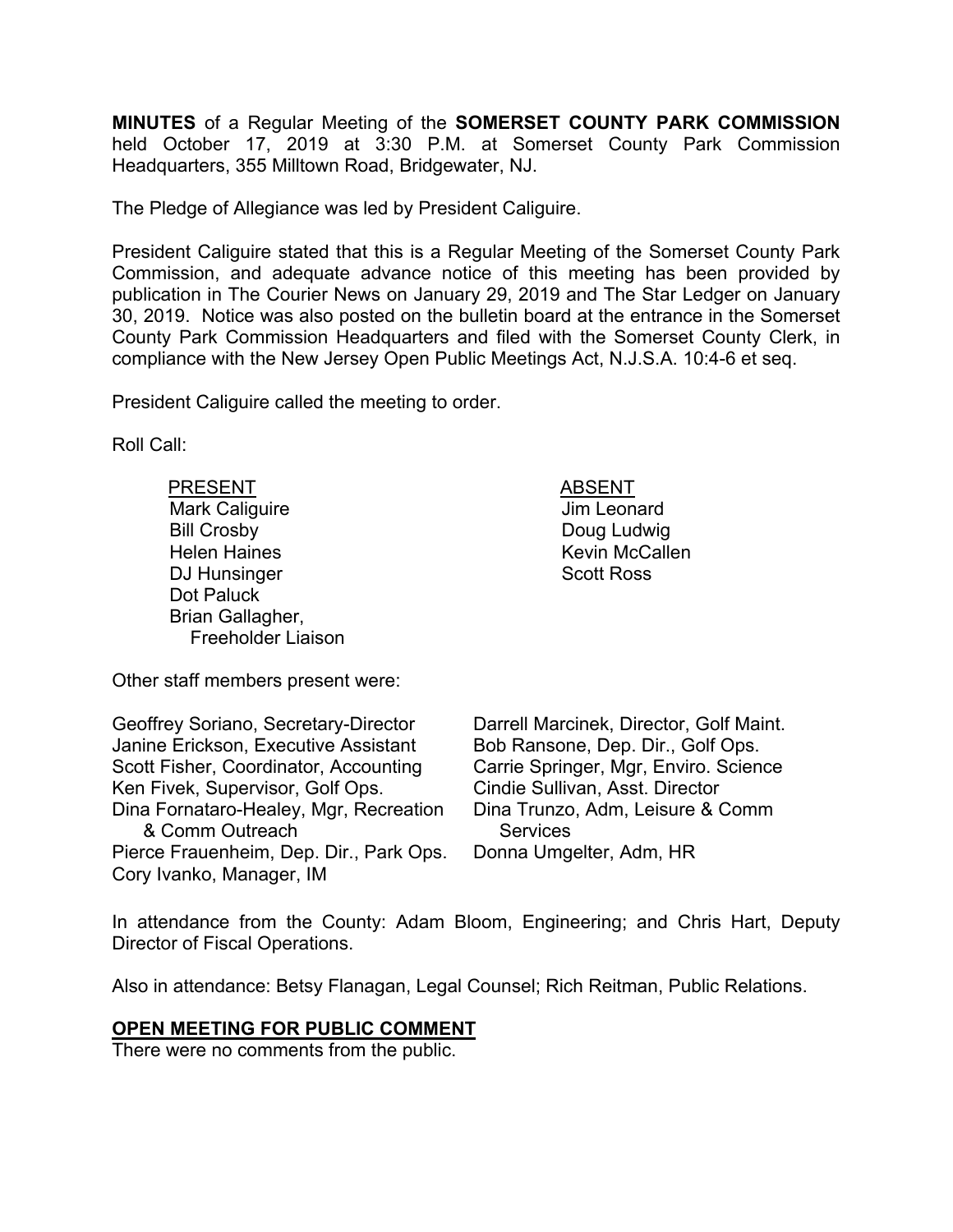# **APPROVAL OF THE MINUTES**

President Caliguire called for the approval of the minutes of the regular meeting held on September 19, 2019. Moved by Commissioner Crosby; seconded by Commissioner Haines. YEAS: Commissioners Crosby, Haines, Hunsinger, Paluck, and President Caliguire. NAYES: None. ABSENT: Commissioners, Leonard, Ludwig, McCallen and Ross.

## **APPROVAL OF BILLS FOR PAYMENT**

The following resolutions were moved by Commissioner Crosby; seconded by Commissioner Paluck. YEAS: Commissioners Crosby, Haines, Hunsinger, Paluck, and President Caliguire. NAYES: None. ABSENT: Commissioners, Leonard, Ludwig, McCallen and Ross.

# **Resolution R19-231 – Payment of Claims**

Resolution authorizing payment of claims in the amount of \$1,765,327.38 comprised of Claims in the amount of \$707,133.33, Other Expenses in the amount of \$163,500.46 and Salaries and Wages in the amount of \$894,693.59 for the period of September 20, 2019 through October 17, 2019.

# **Resolution R19-232 – Refund of Recreation Fees**

Resolution authorizes refund of recreation fees.

# **Resolution R19-233 – Confirming Orders**

Resolution authorizes the payment of confirming orders totaling \$10,887.76.

## **Resolution R19-234 – Authorizing Additional Funding for Previously Awarded Contracts (Leisure Services)**

Resolution authorizes additional funds for previously awarded contracts.

## **Resolution R19-235 – Authorizing Additional Funding for Previously Awarded Contracts (Golf)**

Resolution authorizes additional funds for previously awarded contracts.

## **Resolution R19-236 – Authorizing Additional Funding for Previously Awarded Contracts (Park Operations)**

Resolution authorizes additional funds for previously awarded contracts.

#### **Resolution R19-237 – Amending and Cancelling Certification of Funds for Previously Awarded Contracts**

Resolution cancels and amends certification of funds for previously awarded contracts.

## **DIRECTOR'S REPORT**

Director Soriano submitted a report for the month of September 2019.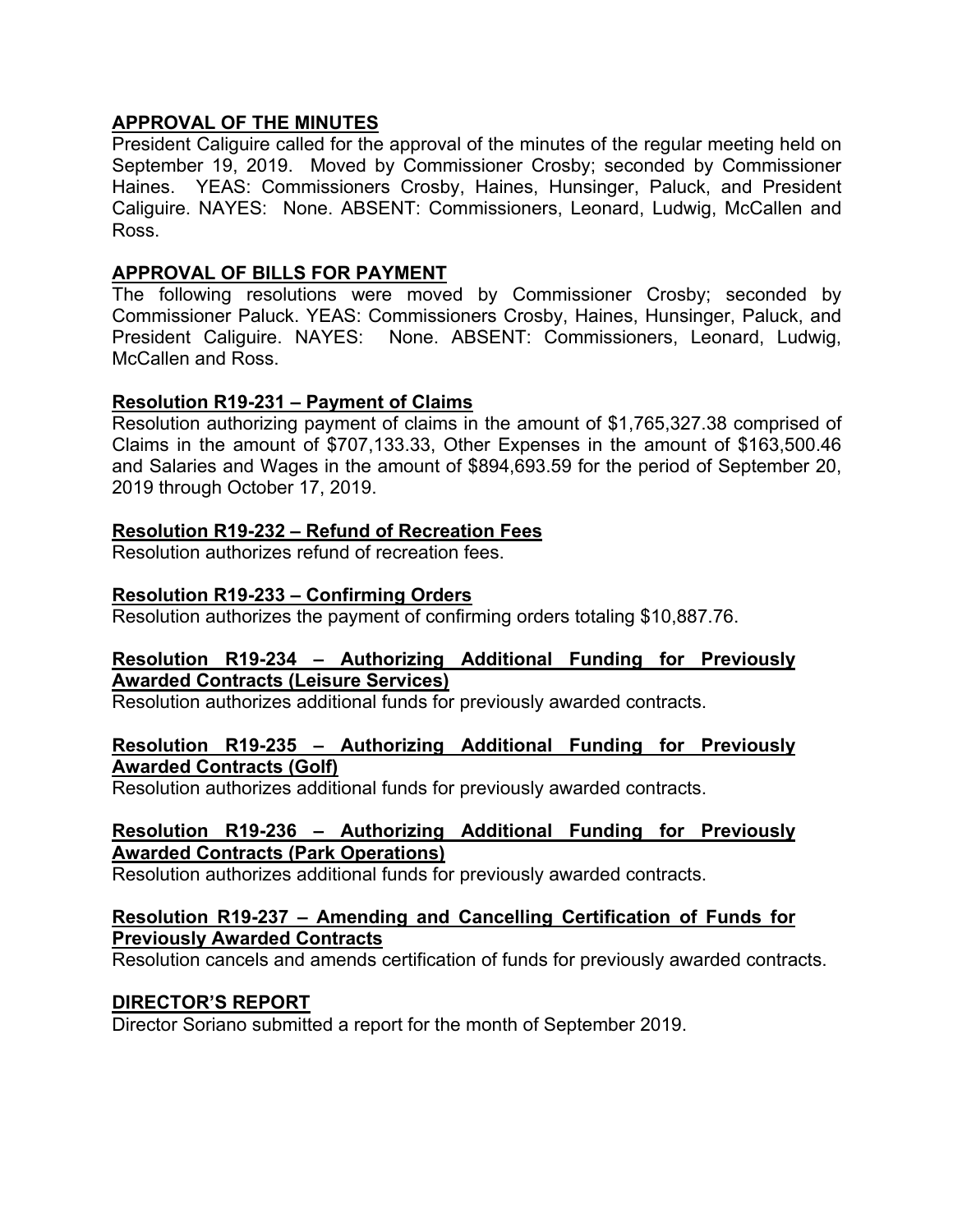# **COMMISSION CORRESPONDENCE**

- 1. Letter from Somerville Television Committee thanking the Park Commission staff for their strong support of their mission to bring cultural activities, such as the Summer Concert Series, to persons of disabilities.
- 2. Card sent by New Centre Dairy members thanking the Park Commission for their support of the 4H Fair.
- 3. Letter from Bedminster resident, Elizabeth Savage, thanking staff at Buck Garden, notably Kathleen Apt, for their exceptional assistance with the purchase and installation of a memorial bench in memory of her son, Kevin Savage.

# **CONSENT AGENDA**

## **RESOLUTIONS**

The following resolutions were moved by Commissioner Crosby; seconded by Commissioner Paluck. YEAS: Commissioners Crosby, Haines, Hunsinger, Paluck, and President Caliguire. NAYES: None. ABSENT: Commissioners, Leonard, Ludwig, McCallen and Ross.

#### **Resolution R19-238 – Adopting Cash Advance for TR Recreation Overnight Adventure Trip #2**

Resolution adopts a cash advance of \$285.00 to cover the cost of meals and supplies for the trip.

## **Resolution R19-239 – Adopting Cash Advance for Environmental Science Festival of Trees Event**

Resolution adopts a cash advance of \$200.00 to cover the cost of bulk food expenses for the opening reception and snowflake café, and miscellaneous decorative supplies.

#### **Resolution R19-240 – Adopting Cash Advance for Adult Day**

Resolution adopts a cash advance of \$225.00 to cover the cost of vehicle tolls, parking, and staff meals.

#### **Resolution R19-241 – Sale of Surplus**

Resolution authorizes the sale of surplus equipment.

## **Resolution R19-242– Accepting the 2018 Audit Report**

Resolution accepts the 2018 Audit Report.

## **Resolution R19-243 – Creating New Position of Fleet Supervisor at Neshanic Valley Golf Course**

Resolution creates a new position of Fleet Supervisor at Neshanic Valley Golf Course.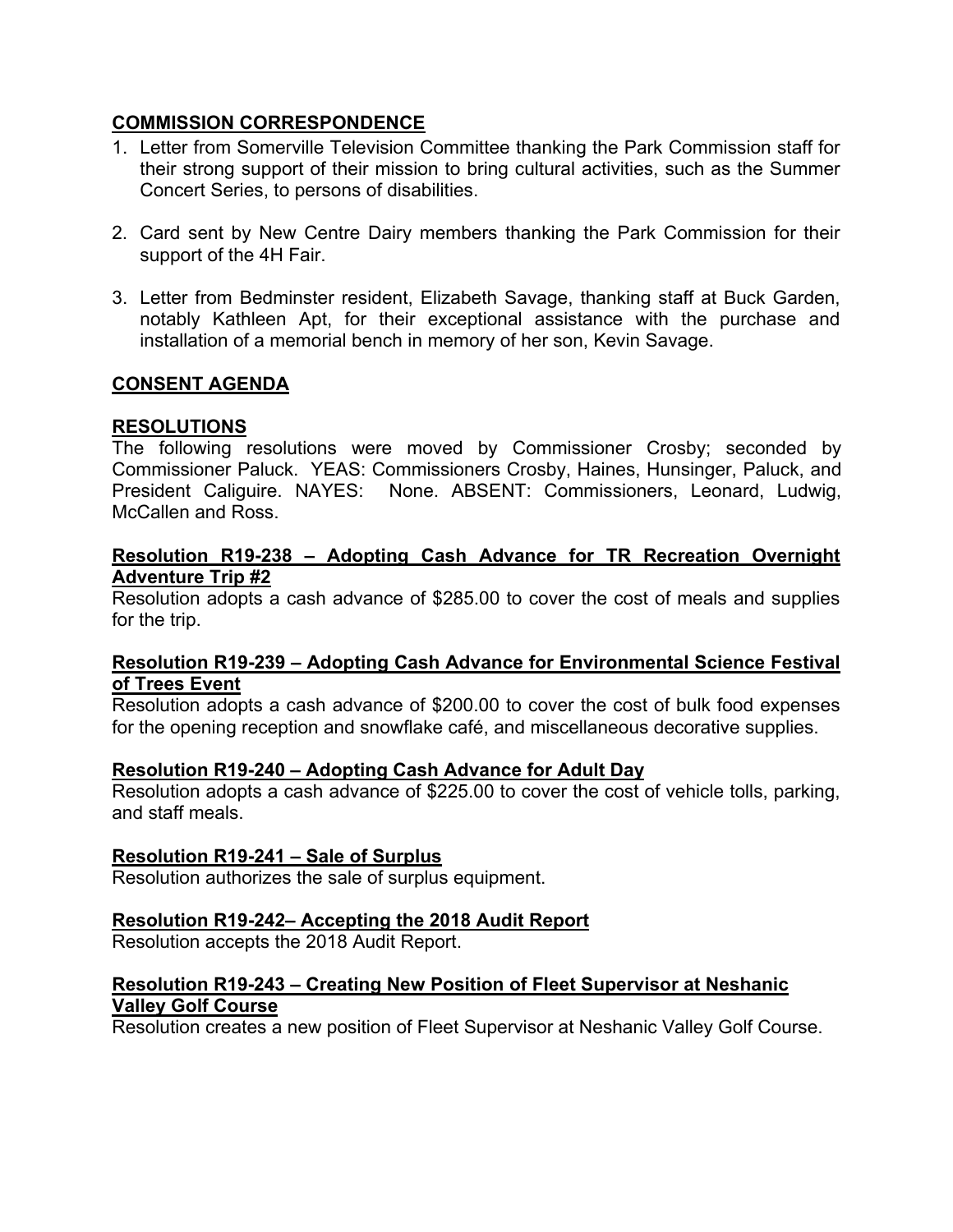# **Resolution R19-244 – Authorizing use of County Contract for Purchase of Drug and Alcohol Testing Program**

Resolution authorizes services from DSI Medical Services with cost not to exceed \$1,200.00.

## **Resolution R19-245 – Authorizing use of State Contract for Purchase of Annual Maintenance Service Agreement for Cisco Firewall**

Resolution authorizes service from Verizon Network Integration Group with cost not to exceed \$1,640.55.

## **Resolution R19-246 – Authorizing use of County Contract for Purchase of Snow Plow Parts**

Resolution authorizes purchases from Cliffside Body Corp. and A&K Equipment Co. with costs not to exceed \$2,000.00.

## **Resolution R19-247 – Authorizing use of County Contract for Purchase of Equipment & Tool Rental**

Resolution authorizes purchases from Herc Rentals, Inc.

# **Resolution R19-248 – Awarding Second Year of a Two-Year Contract for Tree Pruning & Removal Services**

Resolution awards contract to Predator Tree Service and Rich's Tree Service.

## **Resolution R19-249 – Authorizing use of State Co-op Contract for the Purchase of Grounds Equipment (John Deere Gator)**

Resolution authorizes purchase from Deere & Company with cost not to exceed \$17,747.52.

## **Resolution R19-250 – Authorizing use of State Co-op Contract for the Purchase of Grounds Equipment (Club Car Carryall)**

Resolution authorizes purchase from KLBL, Inc dba Vic Gerard Golf Cars with cost not to exceed \$75,859.00.

## **Resolution R19-251 – Authorizing use of State Co-op Contract for the Purchase of Trucks-Pickups, Vans, and Sports Utility Vehicles (Chrysler Pacifica)**

Resolution authorizes purchase from Beyer Ford with cost not to exceed \$29,560.93.

# **Resolution R19-252 – Authorizing use of State Co-op Contract for the Purchase of Trucks-Pickups, Vans, and Sports Utility Vehicles (Ford Explorer)**

Resolution authorizes purchase from Beyer Ford with cost not to exceed \$30,452.63.

# **Resolution R19-253 – Authorizing use of State Co-op Contract for the Purchase of Grounds Equipment (Toro Z Master)**

Resolution authorizes purchase from Storr Tractor Company with cost not to exceed \$13,950.30.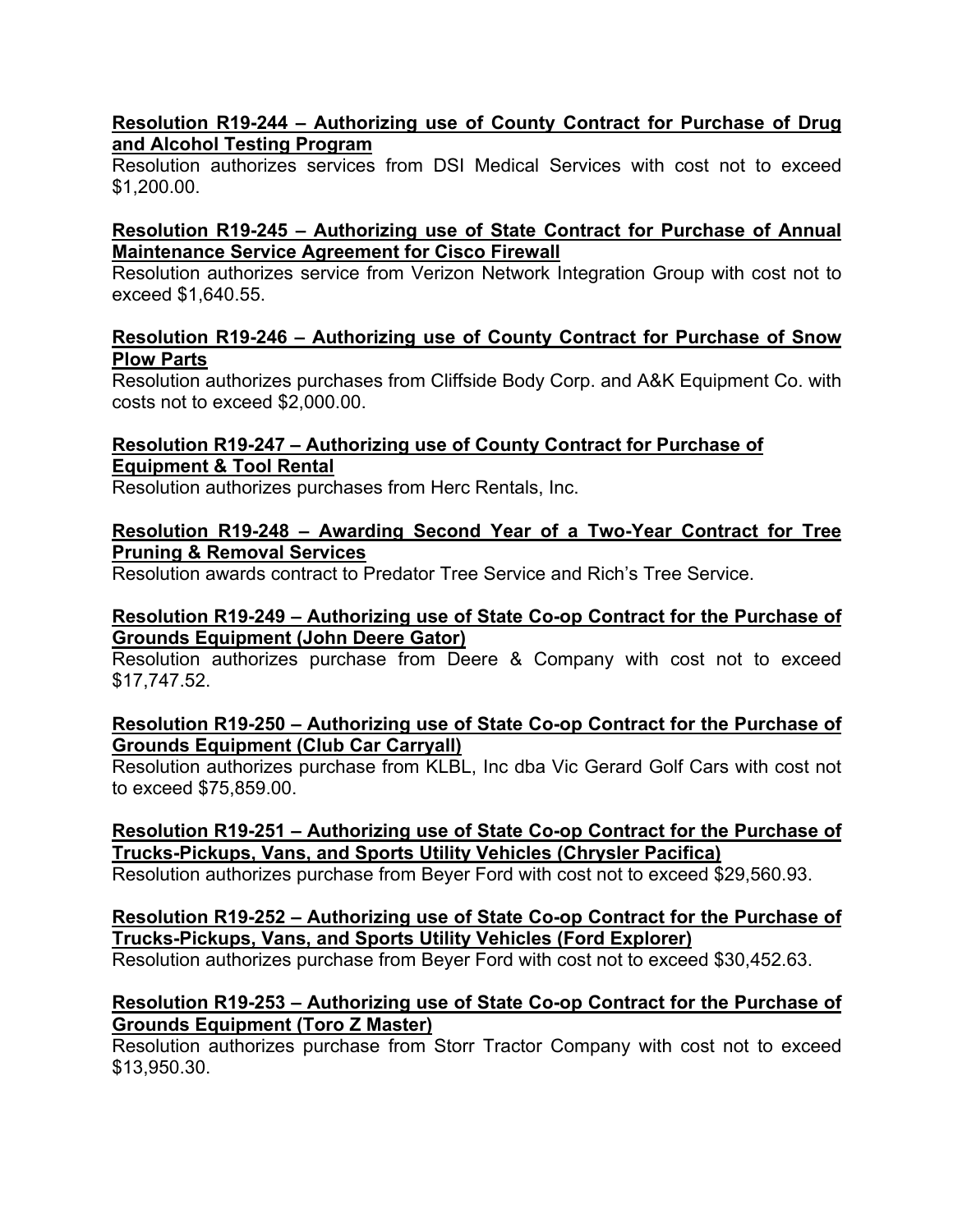## **Resolution R19-254 – Authorizing use of State Co-op Contract for the Purchase of Grounds Equipment (Toro Groundmaster 5900-D)**

Resolution authorizes purchase from Storr Tractor Company with cost not to exceed \$197,728.00.

## **Resolution R19-255– Authorizing use of State Co-op Contract for the Purchase of Grounds Equipment (Toro Workman)**

Resolution authorizes purchase from Storr Tractor Company with cost not to exceed \$28,141.60.

#### **Resolution R19-256 – Authorizing use of State Co-op Contract for the Purchase of Grounds Equipment (Toro Reelmaster)**

Resolution authorizes purchase from Storr Tractor Company with cost not to exceed \$124,104.04.

#### **Resolution R19-257 – Authorizing use of State Co-op Contract for the Purchase of Grounds Equipment (John Deere 2500E)**

Resolution authorizes purchase from Deere & Company with cost not to exceed \$83,813.11.

#### **Resolution R19-258 – Authorizing use of State Co-op Contract for the Purchase of Grounds Equipment (Toro Groundmaster model 360)**

Resolution authorizes purchase from Storr Tractor Company with cost not to exceed \$46,746.32.

## **Resolution R19-259 – Authorizing Emergency Repair of Pump at Neshanic Valley Golf Course**

Resolution authorizes emergency repair services from Absolute Protective Services with cost not to exceed \$2,500.00.

## **COMMITTEE REPORTS**

## **CFO's Report**

Commissioner Crosby, Chair of the Committee, submitted a report for the month of September 2019.

Director Soriano stated that finance reports indicate that year-to-date revenue is \$13.086.00 short of meeting the anticipated revenue for the year.

#### **HUMAN RESOURCES**

Commissioner Leonard, Chair of the Committee, submitted a report for the month of September 2019.

Donna Umgelter, Administrator, Human Resources, had no further report.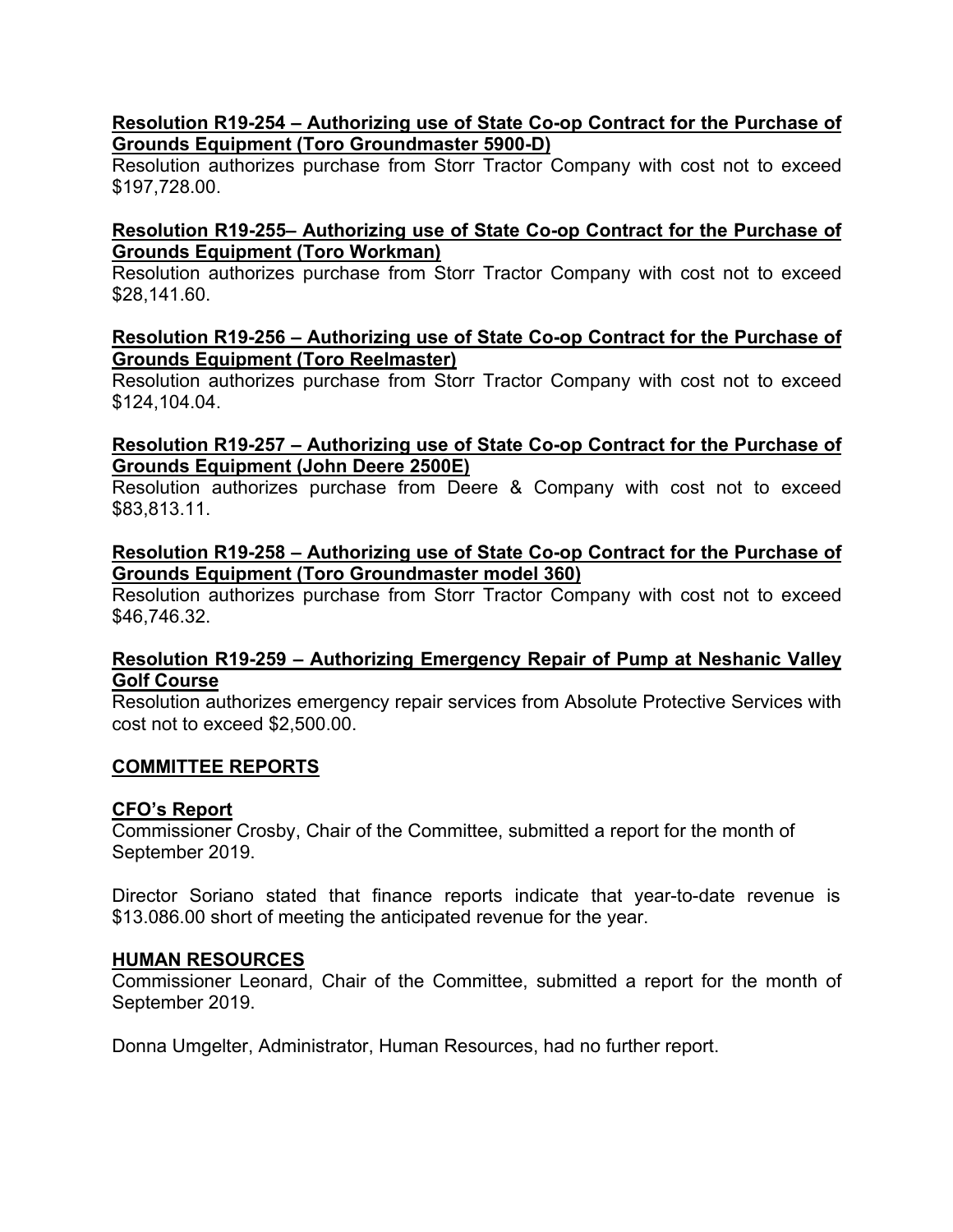#### **LEISURE SERVICES**

Commissioner Ludwig, Chair of the Committee, submitted a report for the month of September 2019.

Dina Fornataro-Healey, Manager, Recreation and Community Outreach, reported that Mischief Night Madness will be held at the Colonial Park miniature golf course on October 25, 2019 from 4pm to 8pm.

Carrie Springer, Manager, Environmental Science, reported that there were a number of Halloween themed events at the EEC that were well attended. One hundred people participated in the By the Light of the Moon night hikes and there were 200 people in attendance for the live animal demonstration. The NJ Lighthouse Challenge will take place this weekend and the Cape May Birding Trip will take place the following weekend, both with full enrollment. There will be a Stewardship Day on November 2nd at the Sourland Mountain Preserve. Rangers will be working with volunteers and sponsors to clean the trails and boulders. Carrie attended the HSMC Tri-county STEM Ecosystem Consortium meeting today to discuss ways to incorporate STEM learning opportunities in programs.

Cindie Sullivan, Assistant Director, thanked Dina Trunzo for her participation on the Somerset County's Diversity Day committee. Cindie stated it was a great event that showcased the County's diversity. The inaugural Diversity Day event took place in Somerville on Saturday, October 12<sup>th</sup>.

#### **GOLF MANAGEMENT**

Commissioner Paluck, Chair of the Committee, submitted a report for the month of September 2019.

Darrell Marcinek, Director, Golf Maintenance, reported that the greens at Neshanic Valley Golf Course were aerated last week. The tees and fairways at the course will be aerated this week. Phase II of the meadow bunker project will begin on November  $4<sup>th</sup>$ .

Bob Ransone, Deputy Director Golf Management, reported that 16,327 more rounds of golf have been played year to date as compared to 2018. Warrenbrook Golf Course will close for the season on October  $28<sup>th</sup>$ , Green Knoll Golf Course will close at the end of November and Quailbrook Golf Course will close at the end of December. Neshanic Valley and Spooky Brook Golf Courses will remain open.

#### **INFORMATION MANAGEMENT**

Commissioner McCallen, Chair of the Committee, submitted a report for the month of September 2019.

Cory Ivanko, Manager, Information Management, stated that he is in the process of distributing new phones to staff that were eligible for upgrades. Cory also reported that he received a WAN upgrade agreement.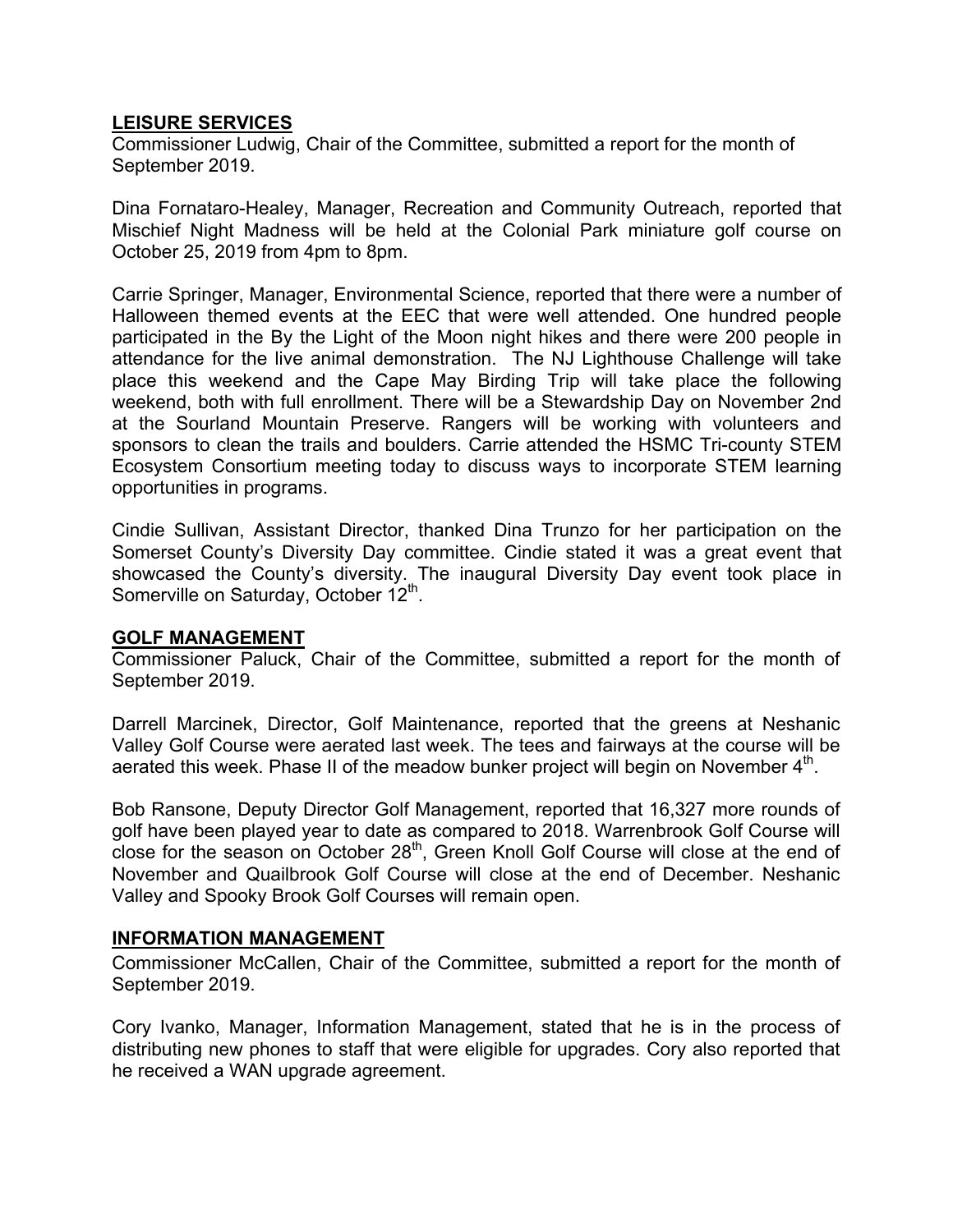## **VISITOR SERVICES**

Commissioner Crosby, Chair of the Committee, submitted a report for the month of September 2019.

Cindie Sullivan, Assistant Director, reported that interviews were conducted for a Ranger Manager replacement. Ranger staff has been providing assistance at 5K events and health fairs throughout the month. The Somerset County Business Partnership will host a Workplace Wellness Expo on October 29<sup>th</sup> from 11am to 2pm at the Imperia in Somerset. Dina Fornataro-Healey and Carrie Springer will staff a table at the expo that will showcase health and wellness activities available at Park Commission facilities.

#### **PROPERTY MANAGEMENT**

Director Soriano stated that he is awaiting a decision from the County regarding the requirement of pollution liability insurance for farm parcels. There are currently 12 parcels ready for re-bid pending this decision.

## **PLANNING AND LAND ACQUISITION**

Tom Boccino, Parks Section Principal Planner, Land Acquisition, presented a report for September 2019.

# **CAPITAL FACILIITES – CONSTRUCTION and ENGINEERING**

Adam Bloom, County Park Engineer, submitted a report for September 2019.

Adam stated that the Neshanic Valley Golf Course wash down system will go out for bid on October 31<sup>st</sup> with bids due November 14<sup>th</sup>. The Duke Island Park playground has been removed and the contractor is onsite preparing for the installation of the new playground equipment.

## **PARK MAINTENANCE & HORTICULTURE**

Commissioner Hunsinger, Chair of the Committee, submitted a report for September 2019.

Pierce Frauenheim, Deputy Director, Park Operations, stated that repairs to Field 1 at North Branch Park will be handled by Park Operations staff beginning next week. The Perennial Garden upgrade at Colonial Park is underway. Grass seed was spread at the Cricket Pitch at Mountain View Park. The Natirar Dam project is underway and should be completed by year-end.

## **AUDIT COMMITTEE**

The Audit Committee met to review the 2018 Audit report submitted by Suplee, Clooney & Company. The committee accepted the 2018 Audit report via resolution at today's meeting.

## **FREEHOLDERS REPORT**

Freeholder Gallagher attended the Ferrari Club event at Neshanic Valley Golf Course on September  $25<sup>th</sup>$  and found it to be a fantastic event and creative use of the property.